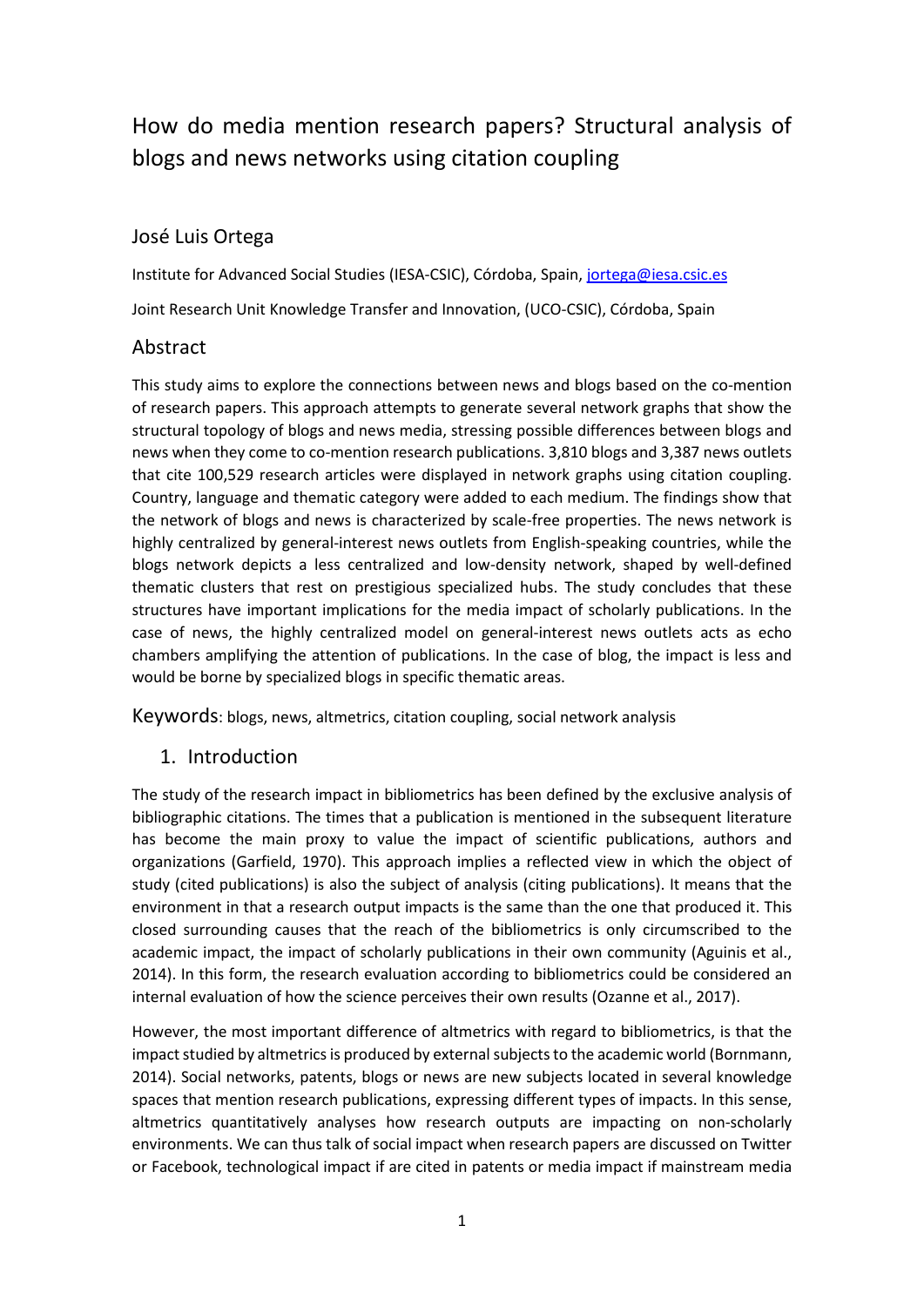talk about scientific findings. Taking this new framework into account, the current challenge of altmetrics is to understand the working of these different environments, the information flows into of these spaces and which are their principal structural characteristics. A previous knowledge about these environments could provide a better understanding of how different types of impacts are produced and what is the reach and meaning of these mentions according to different knowledge spheres.

One of these knowledge spheres is the media world, represented by blogs and news. This space is a fundamental instrument to the transfer of scientific results to the society, being clear intermediaries between academia and the general public. The mention of research articles by these mass media could be understood as an indicator of societal impact (Tahamtan & Bornmann, 2020). Therefore, the study and visualization of how these media co-mention research papers could better inform us on how this impact is generated. This study aims to fill this gap, exploring the connection of blogs and news according to the co-mention of research papers.

#### 2. Literature review

Until now, few articles have centred in the analysis of these external environments and their role in the impact. Twitter has been the source that most attention has arisen due to it is the main platform for disseminating and discussing research results. Demographics and behaviours of Twitter users has been analysed to understand the impact of scientific results in the public opinion. Mohammadi et al. (2018) studied the accounts that mentioned research articles and they found that the almost the half of them did not belong to academia, demonstrating that the observed impact on Twitter transcends the academic sphere. Similar findings were achieved by Joubert and Costas (2019) when they studied South Africa science tweeters. Other studies have explored the role of the scholars on Twitter, discussing or disseminating scientific information. Holmberg and Thelwall (2014) investigated tweets from scientists in five disciplines and the results showed that researchers were more active than the average users. Other social networks such as Facebook (Ringelhan et al., 2015; Xia et al., 2016) and Reddit (McKnight, 2015) has been studied to understand their implications in the scientific impact.

However, studies about the structure and shape of the scientific blogosphere and their connections with the citation of research papers have been less prolific. Blanchard (2011), in one of the first studies about the blog phenomenon, suggests that the principal characteristic of the blogging is the interdisciplinary. Shema et al. (2012) performed the first descriptive analysis of the scientific blogs, analysing the aggregator ResearchBlogging.org and they found a higher presence of life and behavioral sciences. That same year, Fausto et al. (2012) analyzed the same source to uncover that bloggers are more interested in articles from high-impact journals. Shema et al. (2014) were the first ones to study the relationships between journal citations and blog mentions, finding positive correlations. Jamali and Alimohammadi (2015) explored the reasons of 300 blog posts for citing research papers and they stated that discussion and criticism are the main motives.

According to news, much less studies have addressed the mention of research articles on mass media. In this sense, some early works observed the connection between media and journal citations, detecting that the diffusion of research articles on newspapers influences the later citation (Phillips et al., 1991; Kiernan, 2003). Timilsina et al. (2017) analysed the connection between the bibliometric performance and the mention in news outlets and web blogs of scientists, finding a positive association between h-indexes and media mentions. However,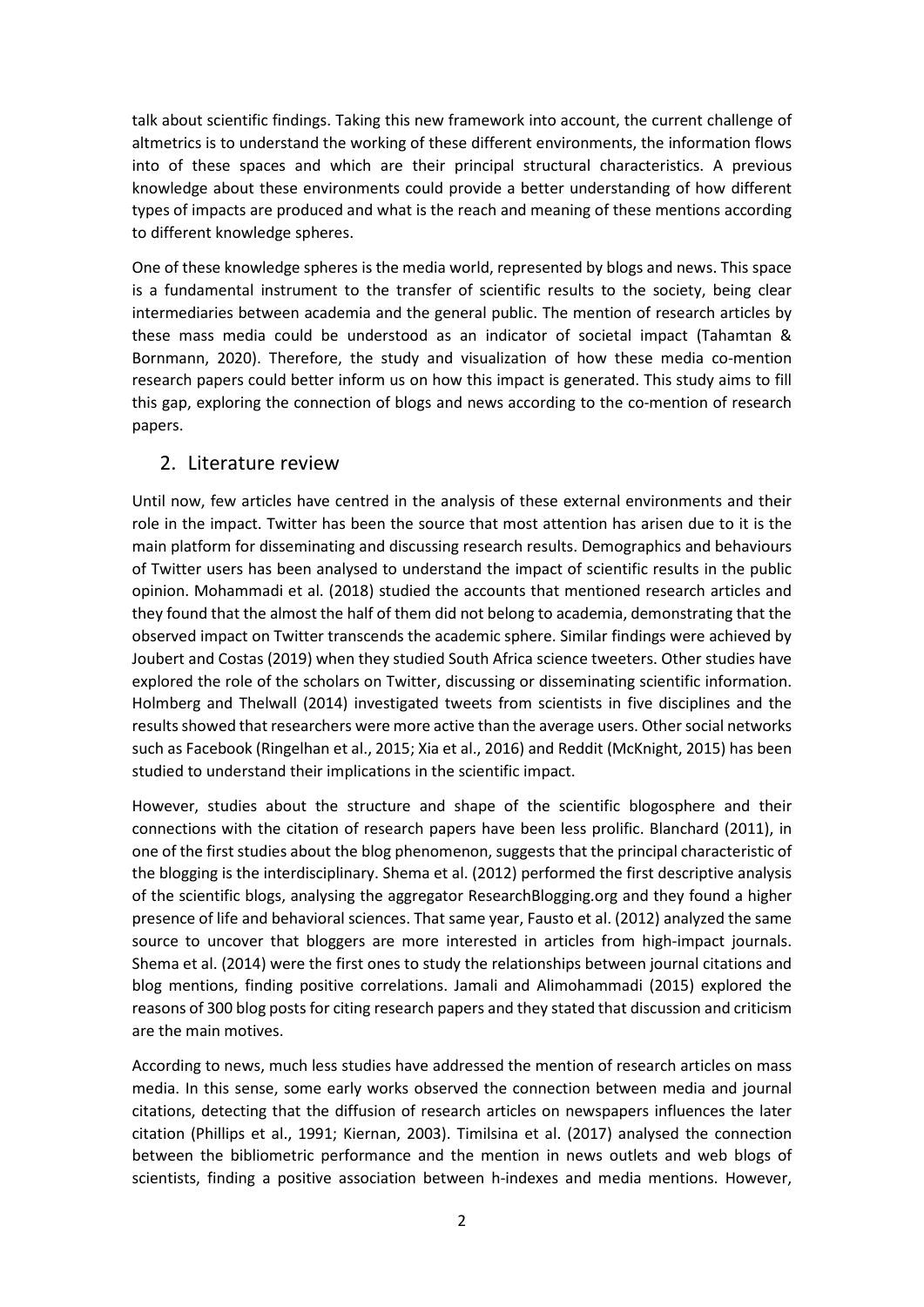other studies have stressed on qualitative aspect to explain the mention on news. Papworth et al. (2015) explored the role of news in the dissemination of conservative research, their results showed that the probability of reporting on news depended on the journal title. Stryker (2002) found that the issuing of press releases influences in the later mention of papers in media, suggesting a bias toward journals with strong press offices. MacLaughlin et al. (2018) confirmed this last claim, founding that press releases are the feature that better predicts the mention in news outlets. From a network analysis view, Spitz and Gertz (2015) studied the news citation graph, finding similar properties to bibliometric citation networks, such as power laws and preferential attachment. Varlamis and Hilliard (2017) also used network analysis to detect the most influential news media. Lastly, Ortega (2020) studied the mentions of 100k research articles in news and blog media, finding that prevails English-speaking sites and general-interest media.

# 3. Objectives

This study aims to explore the connections between news and blogs based on the co-mention of research papers. This approach attempts to generate several network graphs that shows the structural topology of blogs and news media, stressing possible differences between blogs and news when they come to co-mention research publications. Several research questions are proposed:

- What are the main structural characteristics of these networks? What are the most central nodes in the network?
- Are there structural differences between both blogs and news networks?
- What are the implications of these networks for the media impact of scientific publications?

## 4. Methods

This study is focused on analysing the mass media environment that mentions and discusses research articles, as a way to understand the meaning and reach of these citations. Altmetric data providers are the best way to identify the media that cite research publications. Three of the most relevant services, Altmetric.com, PlumX and Crossref Event Data (CED), were selected to obtain information about citing blogs and news. Three different platforms were used because there are important differences in the coverage of media, therefore it is necessary to select more than one source in order to have the most complete picture (Ortega, 2019a).

# *4.1. Altmetric providers*

**PlumX**: PlumX (plu.mx/plum/g/samples) is the main product of Plum Analytics, an initiative headed by Andrea Michalek and Michael Buschman in 2012. This provider of alternative metrics initially targeted scholarly organizations, offering a dashboard of altmetrics counts for private institutions at different aggregation levels. But since 2017, when Plum Analytics was acquired by Elsevier (www.elsevier.com), it captures the online footprint of any publication indexed in the Scopus database (Elsevier, 2017). PlumX is now the aggregator that provides the most metrics, including citation and usage metrics (i.e., Views and Downloads) and is the largest altmetrics aggregator, covering more than 52.6 million artifacts (Plum Analytics, 2020).

**Altmetric.com**: Altmetric.com (www.altmetric.com) was the first aggregator of alternative metrics. It was created by Euan Adie in 2011, with the support of Digital Science. Unlike PlumX,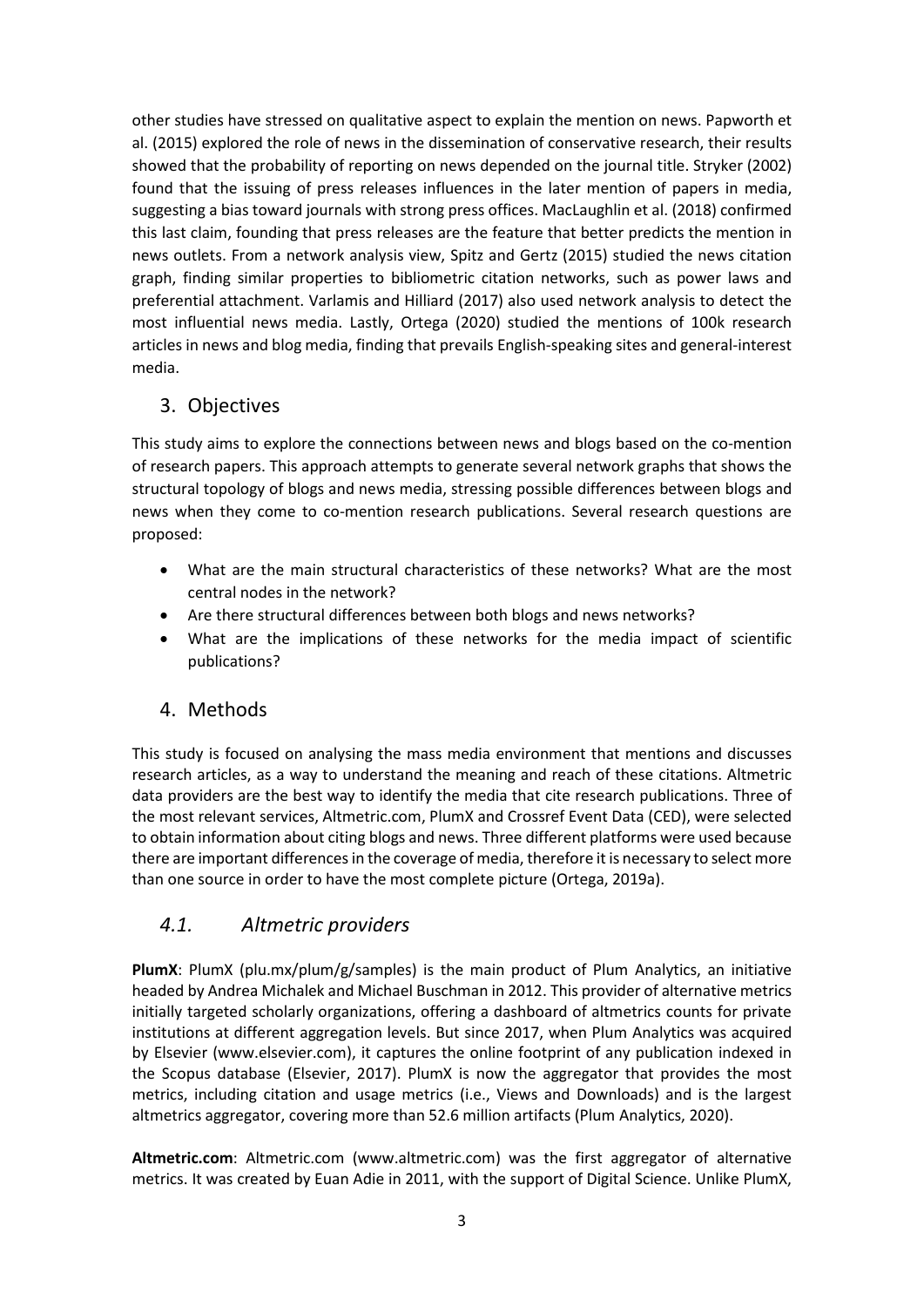Altmetric.com is centred on academic publishers, offering the monitoring of the altmetric impact of their scholarly publications. Altmetric.com provides a public Application Programming Interface (API) to extract altmetric counts. Today, close to nine million research outputs are tracked by this service (Altmetric.com, 2020a).

**Crossref Event Data (CED)**: CED was created in 2016, and due to its youth is still in beta format (www.crossref.org/services/event-data). Unlike the other services, CED is supported by a nonfor-profit organization and therefore it provides free access to their data through a public API. Another important difference with the previous services is that it does not provide counts, but only displays altmetric events associated to a Digital Object Identifier (DOI). For example, CED collects information about the discussion of a paper in a blog (date, media, link, etc.), but it does not count the number of mentions. For this reason, it is recommended to process CED data previous to any altmetric study.

# *4.2. Data extraction*

During the second fortnight of August 2018, a sample of 100,529 DOIs were randomly extracted from Crossref API. This source was selected because it allows to extract random publications through the *sample* function. Another reason to select this source is that DOI is the most extended identifier and it is used by the altmetric providers to query documents. This allows an unequivocal identification of documents and an exact comparison between providers. This data set was limited to journal articles and publication date from 2012 (https://api.crossref.org/works?sample=100&filter=type:journal-article,from-pub-date:2012- 01-01). The reason to limit the sample to articles published from 2012 was because the time window is sufficiently broad to capture the impact of these papers in blogs and news. Next, the sample was searched in the data providers, following specific strategies. In the case of Almetric.com, the Altmetric API (api.altmetric.com/v1/doi/) was used to obtain the Altmetric ID, and then this ID was used to scrape data about blogs and news titles, links and media directly from the web site (www.altmetric.com/details/). This is because the Altmetric API does not include these details about each blog and news mention. Data from PlumX were obtained from the web site of PlumX (plu.mx/plum/a/?doi=) using web scrapping. Lastly, CED API (query.eventdata.crossref.org/events?filter=obj-id:) was used to request information. In the three cases, several SQL-based scripts were written to extract the data from websites and APIs. In the event of a same mention was recorded by two different providers, one of them was discarded to avoid redundant information.

# *4.3. Media*

3,810 blogs and 3,387 news outlet were identified as citation sources (Ortega, 2019a). The definition of each category, the collection process and final coverage are different according to each provider.

## 4.3.1. Blogs

From 2015, PlumX includes data about blog mentions (Parkhill, 2015). This information is obtained from an internal list. This list was extended from 4,000 sites to more than 10,000 blogs thanks to an agreement with ACI Scholarly Blog Index in 2016 (Parkhill, 2016). However, this company ceased trading and many links were broken (Ortega, 2019b). Altmetric.com has always curated an own list of roughly 15,000 blogs (Altmetric.com, 2020b), although this information is not publicly available. CED does not make a clear differentiation between blogs and news because it uses web domains to group sites. It thus defines three categories: wordpressdotcom,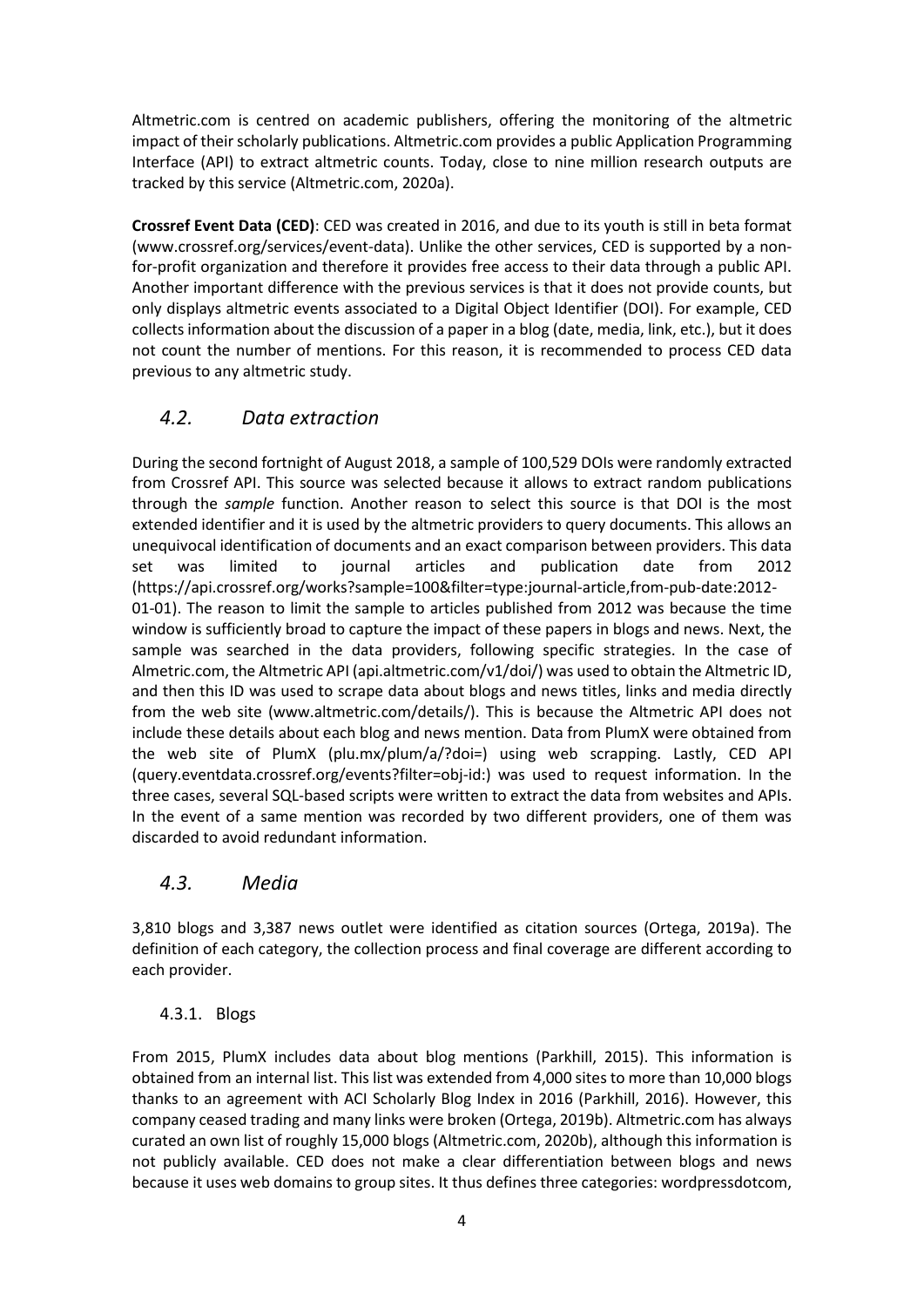web, and newsfeeds (Crossref, 2020). The first group corresponds to sites hosted on WordPress, independent if they are or are not blogs. The second groups only websites, which could include blogs or other type of webs. In addition, the reddit-links category includes links from Reddit that connect to external sources such as blogs and news.

#### 4.3.2. News

When PlumX was acquired by Elsevier, this aggregator started to use Newsflo (an Elsevier company) as a news data provider. In this manner, PlumX has accessed to more than 55,000 different news outlets (Allen, 2017). Following a similar strategy, Altmetric.com signed an agreement with Moreover.com to be provided of mentions of articles on news media. This collaboration makes possible that Altmetric.com gathers mentions from more than 80,000 news outlets, in addition to the list of 1,300 news already curated by its own service (Williams, 2015). However, Lexis-Nexis acquired this company in 2014 and the collaboration ended, leaving 19% of the links inactive (Ortega, 2019b). Now, Altmetric.com monitor more than 5,000 news outlets (Altmetric.com, 2020b). New sources in CED are grouped in the newsfeed category, however this category revealed that media and blogs were equally included as web or newsfeed and sometimes in both categories. Due to this, the categorization of blogs and news was established according to the other altmetric providers. mentions were classified manually, in the event of a non-match.

Information on country and language of the blogs and news were extracted to identify possible associations. In addition, all the media were thematically categorized according to All Science Journal Classification Codes (ASJC). The subject classification and country and language codification was used according to Ortega (2020).

# *4.4. Social Network Analysis*

The study of media environment and its meaning and reach in the mention of research publications is addressed from a structural perspective. Based on bibliographic coupling (Kessler, 1963), several network graphs were built from the frequency in which two media co-mention a research paper. This model assumes that two media that cite the same publications would mean that they are interested in similar research topics, suggesting that as more mentions they share, more close they are. Plotting these relationships in a network graph would allow to visualize the topology of the media network involved in scientific information and to characterize the main elements of this network. Several metrics from Social Network Analysis are used to describe the role of each node in the graph and the structural features of the networks:

- Degree centrality (k): It measures the number of lines incident to a node (Freeman, 1978). In this study, the degree centrality enables to measure the importance of a node in a graph and, concretely, to value the different number of media that share the mention of the same publications.
- Betweenness centrality (CB): It is defined as the ability of a node to mediate among nodes that are not directly linked between them (Freeman, 1980). This indicator helps us to observe the importance of media to mediate between distant clusters. High betweenness centrality would suggest that a news outlet or a blog shares the mention of papers with very different sites, being between different groups of media.
- Clustering coefficient (Ci): this measure indicates the likelihood of a node to establish a perfect cluster, where all their acquaintances are connected between them. It is computed as the proportion of observed triads by the possible ones, in which triads are complete interconnected clusters of three nodes. This indicator measures the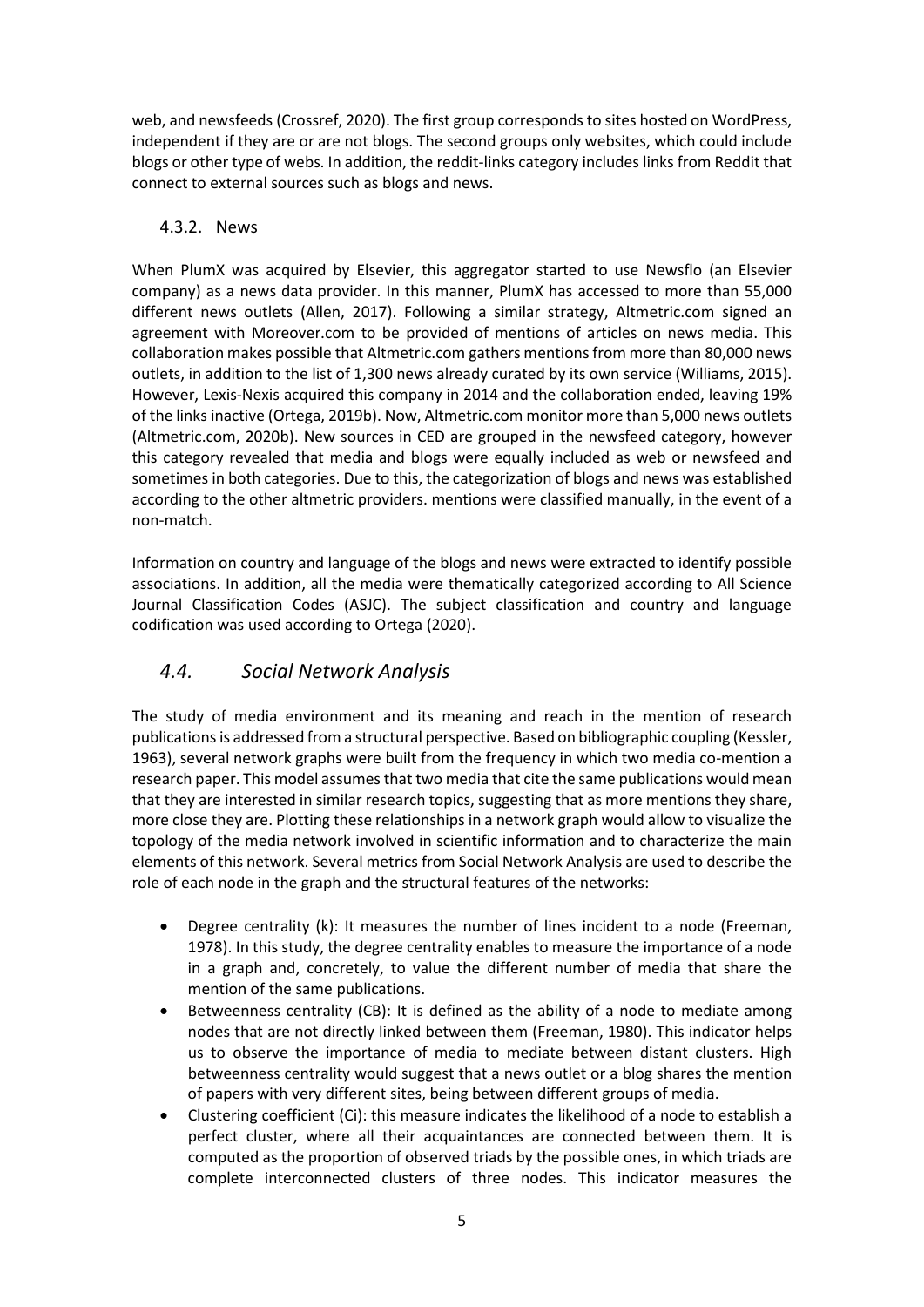propensity of media to create close groups with other media. A high clustering coefficient means that media have a dense and interrelated network, while a low clustering coefficient reports a weak network of isolate media.

- Density (D): it is the percentage of the highest possible number of incident lines between nodes. It is used to measure the connection degree of a network. High rates of density show that a strong co-mention of research articles between media, while low values are symptoms of weak sharing of scientific news.
- Modularity: it is a way to identify clusters comparing the relative density of links inside communities with respect to ties outside communities. The Louvain method (Blondel et al., 2008) was selected because it outperforms identifying groups and improving time consumption.

Pajek 5.08 was used to manipulate the networks and Gephi 0.9.2 was used to visualize the networks and calculate the parameters. The resulting nodes and vertices tables are available throug[h https://osf.io/fm5aq/](https://osf.io/fm5aq/)

#### 5. Results

#### *5.1. Global network*

This section displays the analysis and visualization of the total network of blogs and news, showing the most relevant media in the network and differences between discipines according to structural indicators.



Figure 1. Citation coupling map of media (n=945, layout= Yifan Hu Multilevel)

Figure 1 shows the whole network. To improve the visualization, only media that cite more than five publications were selected. Yifan Hu layout was used because it is the most appropriate for large networks. Thus, 945 (34.2%) nodes and 27,555 arcs make up the principal component. Size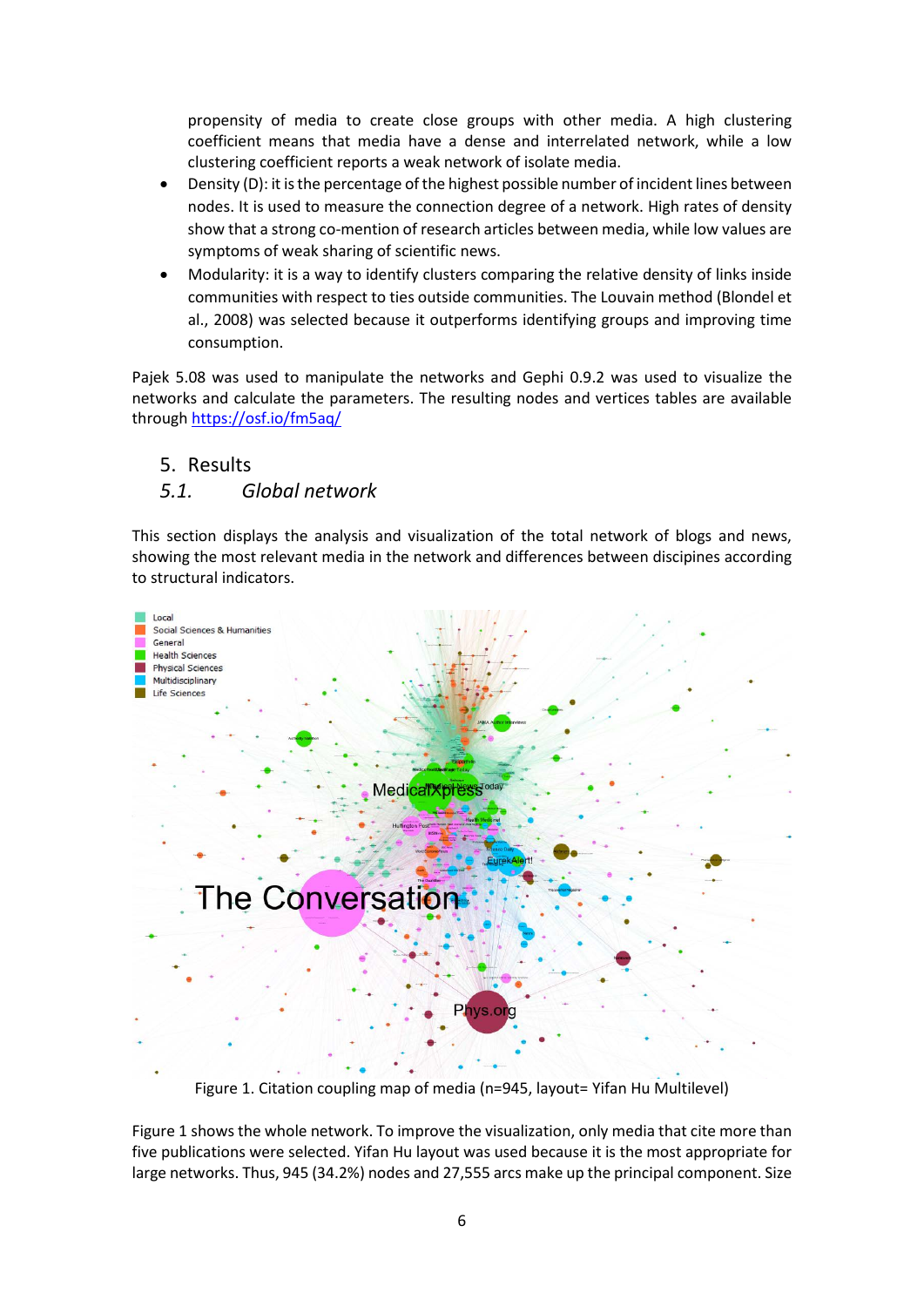of the nodes is according to the number of mentioned publications and the colour represents the thematic classification of each medium in seven main subjects (Ortega, 2020). The graph presents a skewed degree distribution, being a clear symptom of a scale-free network (Spitz and Gertz, 2015). In these cases, a small fraction of nodes connects with most of the nodes, while the remaining ones just have one (44.2%) or two (25.1%) links.

| Medium                       | Mentioned<br>articles | Type        | Country                 | Subject<br>Language |                                        | Degree | Degree<br>% |
|------------------------------|-----------------------|-------------|-------------------------|---------------------|----------------------------------------|--------|-------------|
| The<br>Conversation          | 627                   | <b>News</b> | Australia               | en                  | General                                | 627    | 66.3%       |
| EurekAlert!                  | 261                   | <b>News</b> | United<br><b>States</b> | en                  | Multidisciplinary                      |        | 51.5%       |
| MedicalXpress                | 409                   | <b>News</b> | United<br>Kingdom       | en                  | <b>Health Sciences</b>                 |        | 49.6%       |
| <b>Huffington Post</b>       | 179                   | <b>News</b> | United<br><b>States</b> | en                  | General                                |        | 41.8%       |
| <b>MSN</b>                   | 139                   | <b>News</b> | United<br><b>States</b> | en                  | General                                | 391    | 41.4%       |
| Bioportfolio                 | 168                   | <b>News</b> | United<br>Kingdom       | en                  | <b>Health Sciences</b>                 | 380    | 40.2%       |
| <b>Medical News</b><br>Today | 253                   | <b>News</b> | United<br>Kingdom       | en                  | <b>Health Sciences</b>                 | 369    | 39.0%       |
| Health<br>Medicinet          | 153                   | <b>News</b> |                         | en                  | <b>Health Sciences</b>                 | 360    | 38.1%       |
| <b>Business</b><br>Insider   | 95                    | <b>News</b> | United<br><b>States</b> | en                  | <b>Social Sciences</b><br>& Humanities | 357    | 37.8%       |
| The Guardian                 | 128                   | <b>News</b> | United<br>Kingdom       | en                  | General                                | 353    | 37.4%       |

Table 1. The ten most connected (degree) media

Table 1 depicts the first ten media by the number of times (degree) in which one medium has co-mentioned a research article with other one. For instead, *The Conversation*, which has commented 627 articles, has done it along 627 media, 66.3% of the whole nodes of the sample. The fact that a medium shares the citation of a research article with a high proportion of media means that it is mentioning very popular articles with a high media impact. These media shape the core of the network and present similar characteristics. The first one is that the nodes with the highest degree are news outlets, which suggests that this type of media tends to co-mention more articles. The second one is that these media are in English language and come from Englishspeaking countries, mainly from the United States and the United Kingdom. This finding points out the hegemony of the English-speaking countries in the spreading of scientific information and the importance of this language to the dissemination of scientific results. From a thematic point of view, general-interest media and specialized media in health information are the nodes that share most articles.

Table 2. Number of nodes, mean degree and betweenness by thematic category for global network

| Categories | <b>Nodes</b> | Nodes | Mean   | Mean        |  |
|------------|--------------|-------|--------|-------------|--|
|            |              | %     | Degree | Betweenness |  |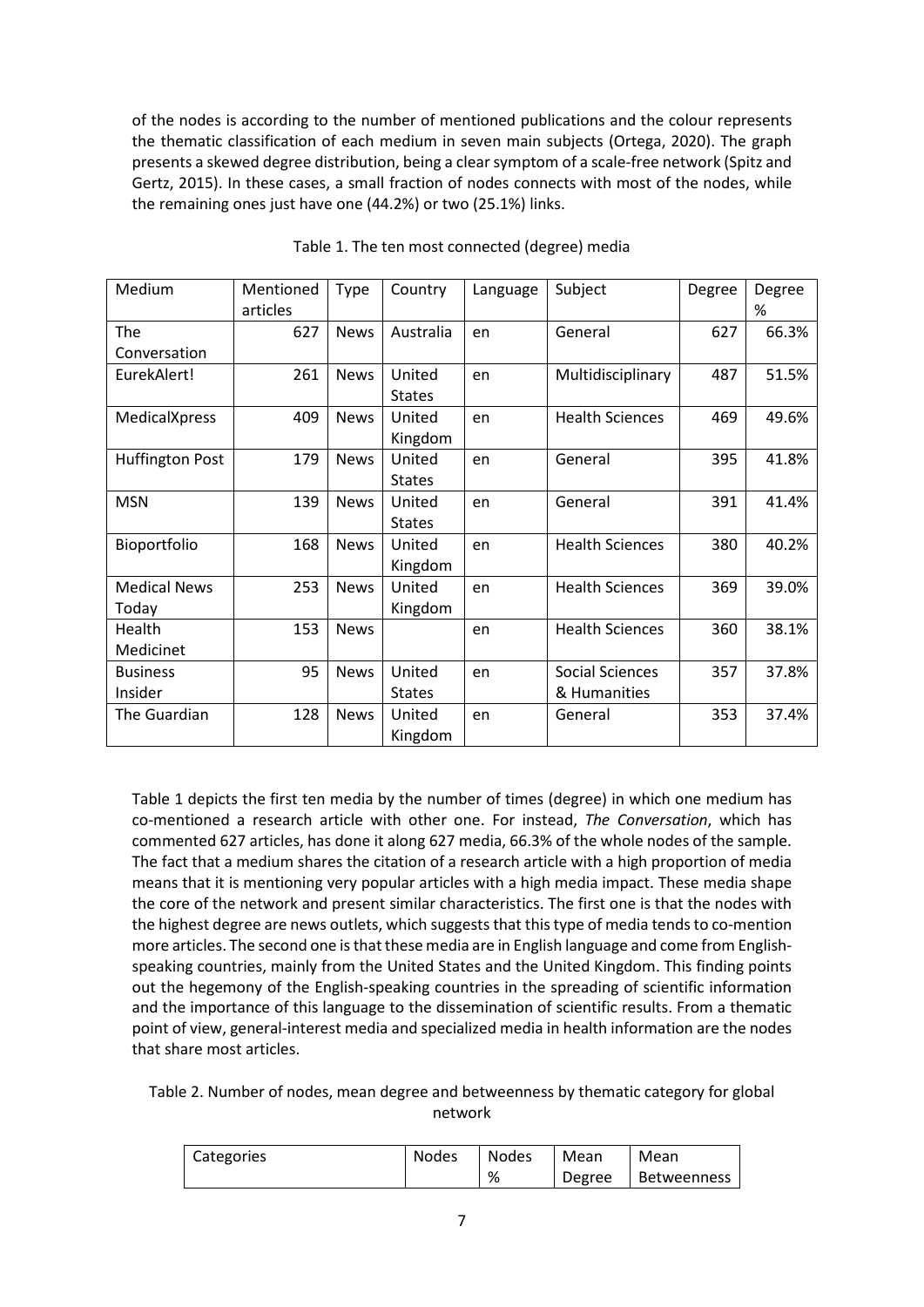| General                      | 175 | 18.5% | 62.23 | 1143.78 |
|------------------------------|-----|-------|-------|---------|
| <b>Health Sciences</b>       | 103 | 10.9% | 43.98 | 933.06  |
| Life Sciences                | 51  | 5.4%  | 21.02 | 236.79  |
| Local                        | 255 | 27.0% | 92.40 | 256.20  |
| Multidisciplinary            | 113 | 12.0% | 43.00 | 748.96  |
| <b>Physical Sciences</b>     | 99  | 10.5% | 15.82 | 500.58  |
| Social Sciences & Humanities | 143 | 15.1% | 59.62 | 399.27  |

Table 2 confirms this last result, showing the average degree and betweenness of all the nodes grouped by thematic category. *Local –*media focused on the local everyday life*–* (27%) and *General –*media not limited to any scope*–* (18.5%) media are the groups with the greatest presence and the highest centrality degree (*Local* k=92.4, *General* k=62.23), whereas *Life Sciences* (k=21.02) and *Physical Sciences* (k=15.82) media has an outlying position in the network. The reason of this central position of general-interest media could be that they mention papers from different disciplines with a high social impact, therefore it is more likelihood to co-cite these articles along with more different media. On the contrary, specialized media tend to cite specialized articles for specific audiences, for which they are co-cited by a limited range of thematic media. However, it is interesting to notice the low mean betweenness centrality of *Local* media (CB=256.2). This means that this group of nodes are highly integrated among them, but they do not occupy a central position in the global network. A possible reason could be that these media are co-citing similar papers (high degree), but different ones to those mentioned by the core of the network (low betweenness).

## *5.2. Blogs*

The global network has showed that blogs have a secondary role in the citation of research papers. This section attempts to visualize and analyse the particular characteristics of the citation coupling network of blogs.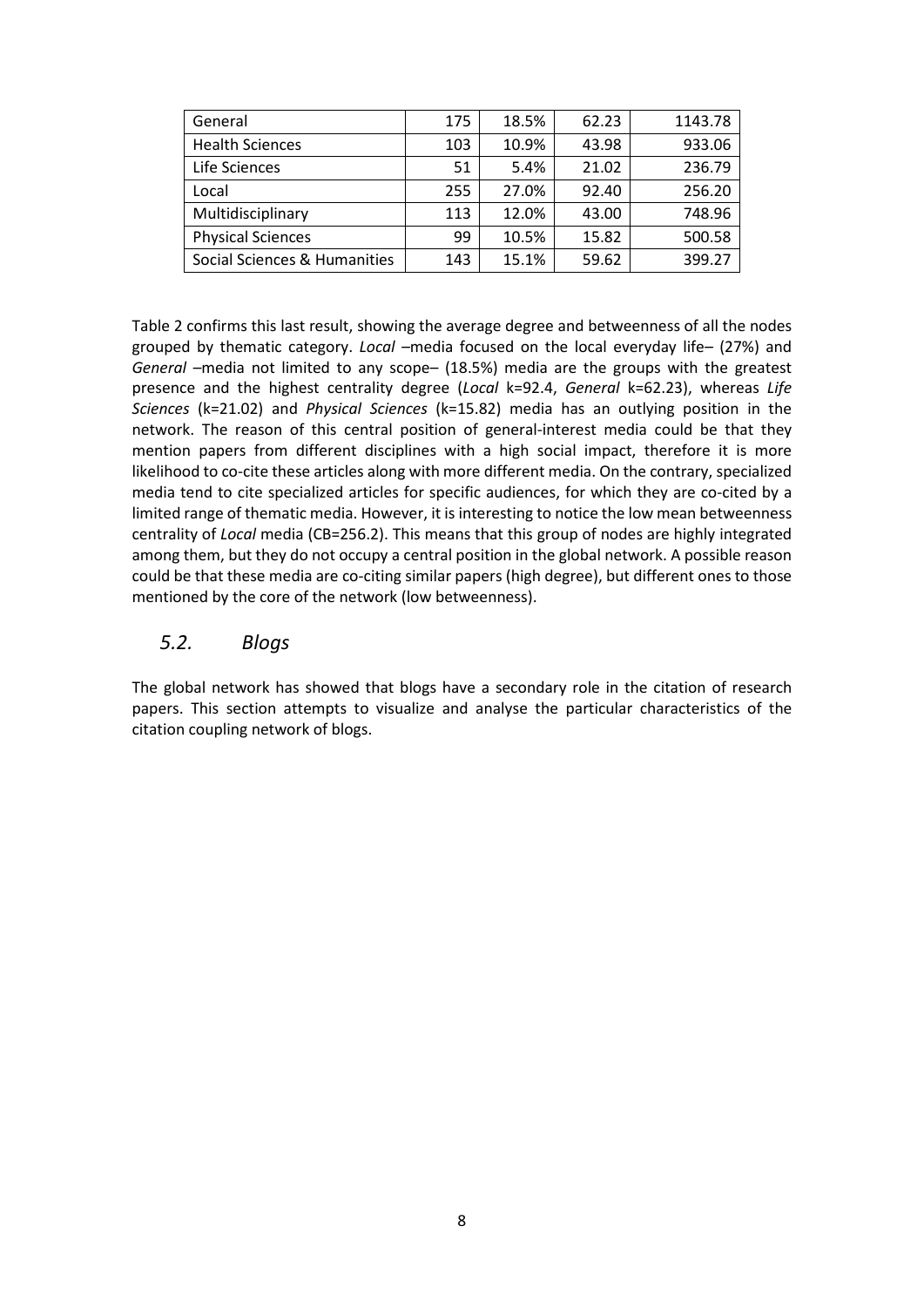

Figure 2. Citation coupling map of blogs (n=666, layout= ForceAtlas2)

Figure 2 shows the full blogosphere network based on citation coupling of research papers. ForceAtlas2 layout was use to emphasize the thematic clusters. In this case, the network includes 666 (24.1%) nodes and 2,786 arcs, with a much lower density (D=0.013) than the global network (D=0.062). This means that the blog network is sparser and more unconnected than the news network and this would explain why blogs do not have a central role in the global network.

| <b>Blog</b>              | Mentioned | Country              | Language | Subject                  | Degree | Degree |
|--------------------------|-----------|----------------------|----------|--------------------------|--------|--------|
|                          | articles  |                      |          |                          |        | %      |
| The BMJ Blog             | 129       | United Kingdom       | En       | <b>Health Sciences</b>   | 101    | 15.2%  |
| <b>Skeptical Science</b> | 64        | Australia            | En       | <b>Physical Sciences</b> | 83     | 12.5%  |
| The Carbon Brief         | 53        | United Kingdom       | En       | <b>Physical Sciences</b> | 77     | 11.6%  |
| Sci-News                 | 56        | <b>United States</b> | En       | Multidisciplinary        | 72     | 10.8%  |
| <b>JAMA Author</b>       | 156       | <b>United States</b> | En       | <b>Health Sciences</b>   | 62     | 9.3%   |
| Interviews               |           |                      |          |                          |        |        |

Table 3. The ten most connected (centrality degree) blogs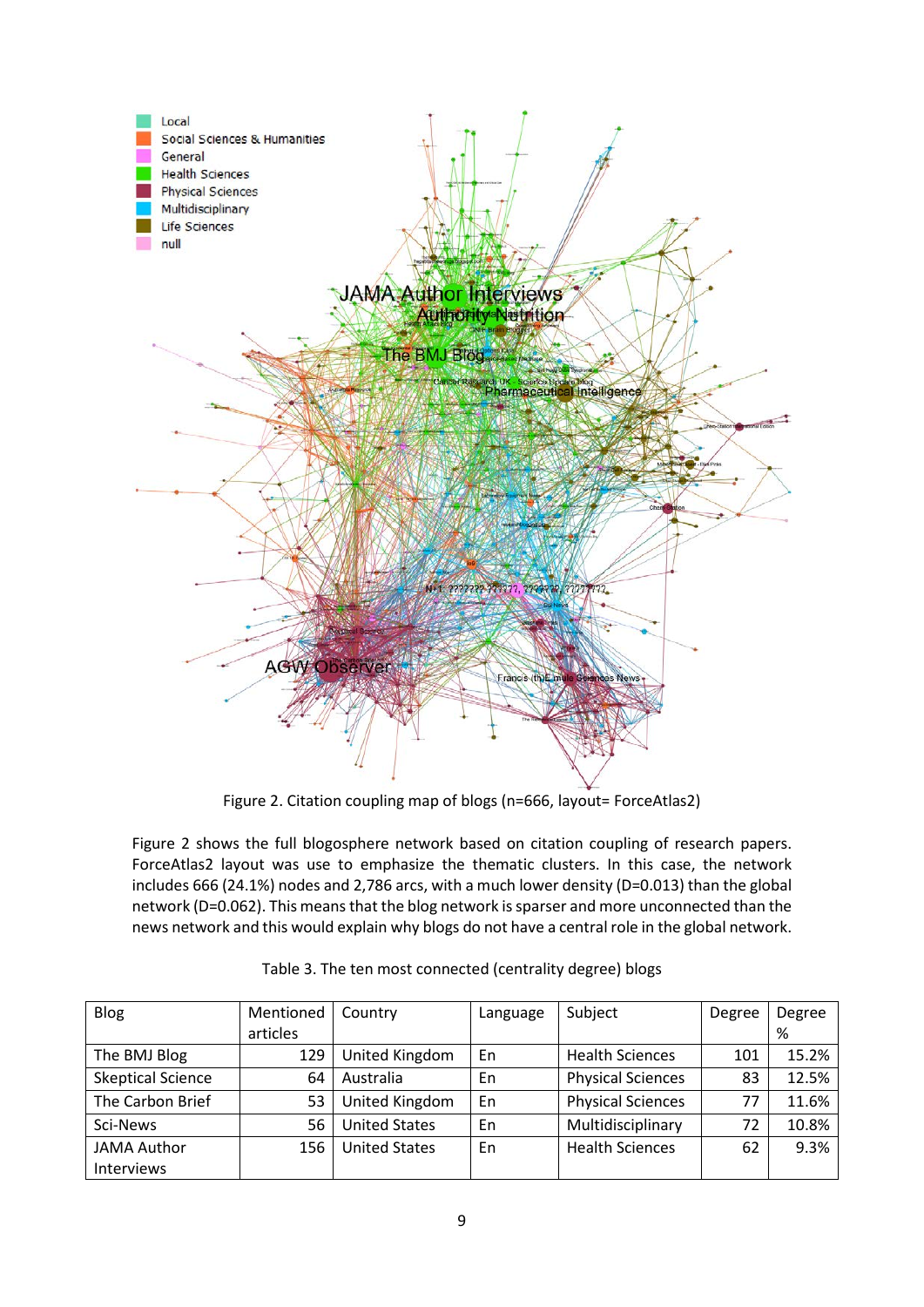| Altmetric.com             | 17 | United Kingdom       | En | Social Sciences &      | 61 | 9.2% |
|---------------------------|----|----------------------|----|------------------------|----|------|
|                           |    |                      |    | Humanities             |    |      |
| Grist                     | 30 | <b>United States</b> | En | General                | 59 | 8.9% |
| io9                       | 52 | <b>United States</b> | En | Social Sciences &      | 59 | 8.9% |
|                           |    |                      |    | Humanities             |    |      |
| Scientific American       | 25 | <b>United States</b> | En | <b>Health Sciences</b> | 59 | 8.9% |
| <b>Blog: Observations</b> |    |                      |    |                        |    |      |
| <b>Guest Work</b>         | 26 | New Zealand          | En | Multidisciplinary      | 58 | 8.7% |

Table 3 presents the first ten blogs by centrality degree. As the global network, the most central media are in English and come from English-speaking countries, mainly from the United States and the United Kingdom, which confirms the importance of this language and countries in the spreading and discussion of research articles (Shema et al., 2012; Fausto et al., 2012). However, the most connected blog (*The BMJ Blog*) hardly share their mentions with more than 15% of the nodes of the blog network, which proves again that this network is barely connected. Perhaps, the reason of this low cohesion would be that the thematic classification of the principal nodes is very varied, with highly connected blogs from *Health Sciences*, *Physical Sciences*, *Social Sciences & Humanities* and *Multidisciplinary*. This suggests that there is not a disciplinary core, rather but the blog network could be set up by disciplinary sub-networks.

|        |         | Health       |             |        |                                   | Physical | <b>Social Sciences</b> |
|--------|---------|--------------|-------------|--------|-----------------------------------|----------|------------------------|
| Module | General | Sciences     | Local       |        | Life Sciences   Multidisciplinary | Sciences | & Humanities           |
| 0      | 20.0%   | 62.94%       | 12.5%       | 13.64% | 10.68%                            | 2.00%    | 17.65%                 |
| 1      | 10.0%   |              | 0.70% 12.5% | 6.06%  | 25.24%                            | 34.00%   | 8.40%                  |
| 2      | 30.0%   | 10.49% 12.5% |             | 15.91% | 13.59%                            | 2.67%    | 5.04%                  |
| 3      | 15.0%   |              | 2.80% 62.5% | 6.82%  | 22.33%                            | 45.33%   | 20.17%                 |
| 4      | 0.0%    | 6.99%        | $0.0\%$     | 50.76% | 21.36%                            | 7.33%    | 10.92%                 |
| 5.     | 25.0%   | 16.08%       | 0.0%        | 6.82%  | 6.80%                             | 8.67%    | 37.82%                 |

Table 4. Distribution of thematic categories according to clusters (algorithm=Louvain method)

Table 4 shows the thematic classification of blogs and percentages in each module. This allows to observe to what extent the modules are set up by disciplinary criteria. Specialized categories such as *Health Sciences*, *Life Sciences* and *Physical Sciences* depict high proportions of blogs in particular modules. Thus, 62.9% of the *Health Sciences* blogs are clustered in the module 0, 50.7% of *Life Sciences* in the module 4, and *Physical Sciences* are split in two groups: module 1 (34%) on *Astrophysics and Mathematics* and module 3 (45.33%) about *Environmental Sciences*. Otherwise, *General* and *Multidisciplinary* are more uniformly distributed among the modules. This finding demonstrates that the blog network is shaped by thematic sub-network and suggests that non specialized categories act as bridges connecting cliques.

Table 5. Number of nodes, mean degree, betweenness and clustering by thematic category for blogs network

| Subject                | <b>Nodes</b> | <b>Nodes</b> | Mean   | Mean       | Mean       |
|------------------------|--------------|--------------|--------|------------|------------|
|                        |              | %            | degree | betweeness | clustering |
| General                | 20           | 3.0%         | 11.45  | 1436.80    | 0.33       |
| <b>Health Sciences</b> | 125          | 18.8%        | 9.26   | 1072.20    | 0.38       |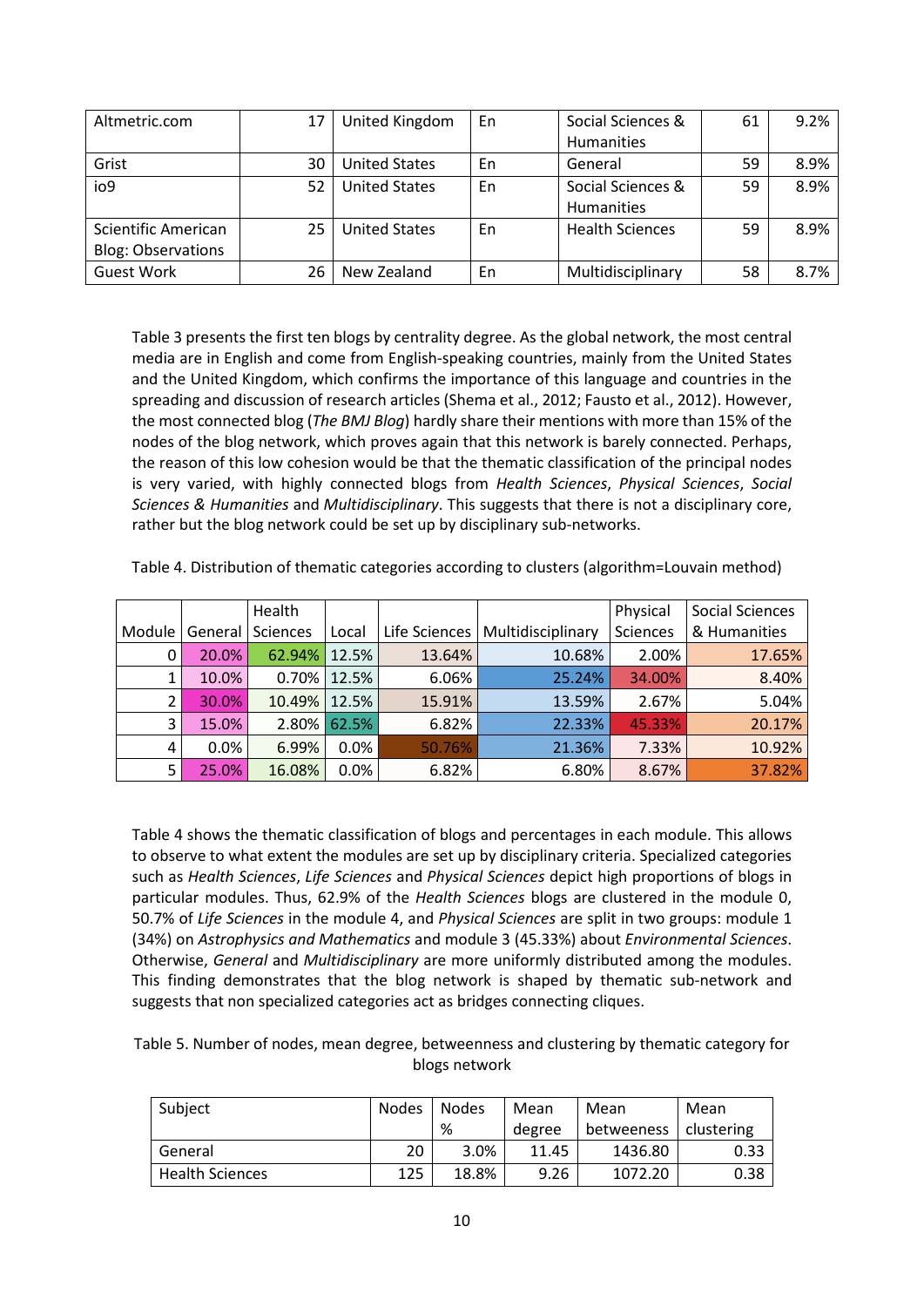| Life Sciences                | 132 | 19.8% | 6.15 | 499.94 | 0.36 |
|------------------------------|-----|-------|------|--------|------|
| Multidisciplinary            | 103 | 15.5% | 9.01 | 896.08 | 0.42 |
| <b>Physical Sciences</b>     | 150 | 22.5% | 9.85 | 693.45 | 0.49 |
| Social Sciences & Humanities | 119 | 17.9% | 7.67 | 806.91 | 0.35 |

This differentiate role of disciplines in the configuration of blogs network, could be better appreciated in Table 5. It depicts the average of the structural parameters (centrality degree, betweenness and clustering coefficient) for each thematic category in the blogs network. *Local* category was removed because it contributes only three blogs and their metrics were not representative. *Physical Sciences* (22.5%) and *Life Sciences* (19.8%) are the thematic areas with most blogs in the network, while *General* media have a little presence (3%). This result differs from the global network (Table 1), in which *Local* (27%) and *General* (18.5%) media have a highlighted presence, which confirms that scientific blogosphere is dominated by specialized media. However, and despite of this, *General* media still have a central position with the highest centrality degree (k=11.45) and betweenness (CB=1436.8), while its mean clustering coefficient is the lowest one (0.33). These parameters come to verify that general interest blogs act as intermediaries (high centrality degree and betweenness) between groups, but they do not form cohesive groups (low clustering).

#### *6. Discussion*

The structural analysis of the citation coupling network of media has brought to the forefront some interesting patterns about the mention of research articles in blogs and news. The first significant result is that news outlets occupy the core of the network, being the type of media that co-mention more research documents. Perhaps, this central position could be due to there are more general-interest news than generalist blogs. Results have showed that this type of media have the highest centrality indicators (degree and betweenness) both in the global and the blogs networks. The reason could be that these media tend to cite the same research articles, that is, publications with a great social impact (medical advances, astronomy discoveries, funny studies, etc.). This fact increases the density of the network and the emergence of great hubs (*The Conversation*, *Huffington Post*, *MSN*) typical of scale-free networks (Spitz and Gertz, 2015). Mukerjee et al. (2018) confirmed this fact, showing that the core of the news network in the United Kingdom and the United States is set up by important general-interest media.

Other important result is that the core of this network is exclusively formed by English language media from English-speaking countries. The 85% of media written in English fits with the 86% of Shema et al. (2012) and the 82% of Fausto et al. (2012) about blogs. This result could mean that media from these countries could be more interested in scientific news, with greater mention of research publications (Schmidt et al., 2013). On the other hand, the fact that more than the 80% of the scientific literature is written in English (Weijen, 2012) could reinforce that Englishspeaking media cite more research articles than media written in other languages.

It is also worth to mention the particular position of *Local* media. The results have showed that this category has in average a high centrality degree but a low betweenness, and the graph (Figure 1) depicts a dense cluster formed by these media but isolated from the central nucleus. The reason of this lack of intermediate power could be that many of these media come from the United States and it is possible that they are citing specific articles with a higher local impact. For instead, within this group there are some newspapers with a clear political sign (*Belleville News-Democrat*, *The Tribune-Democrat*) that could cite specific research papers that support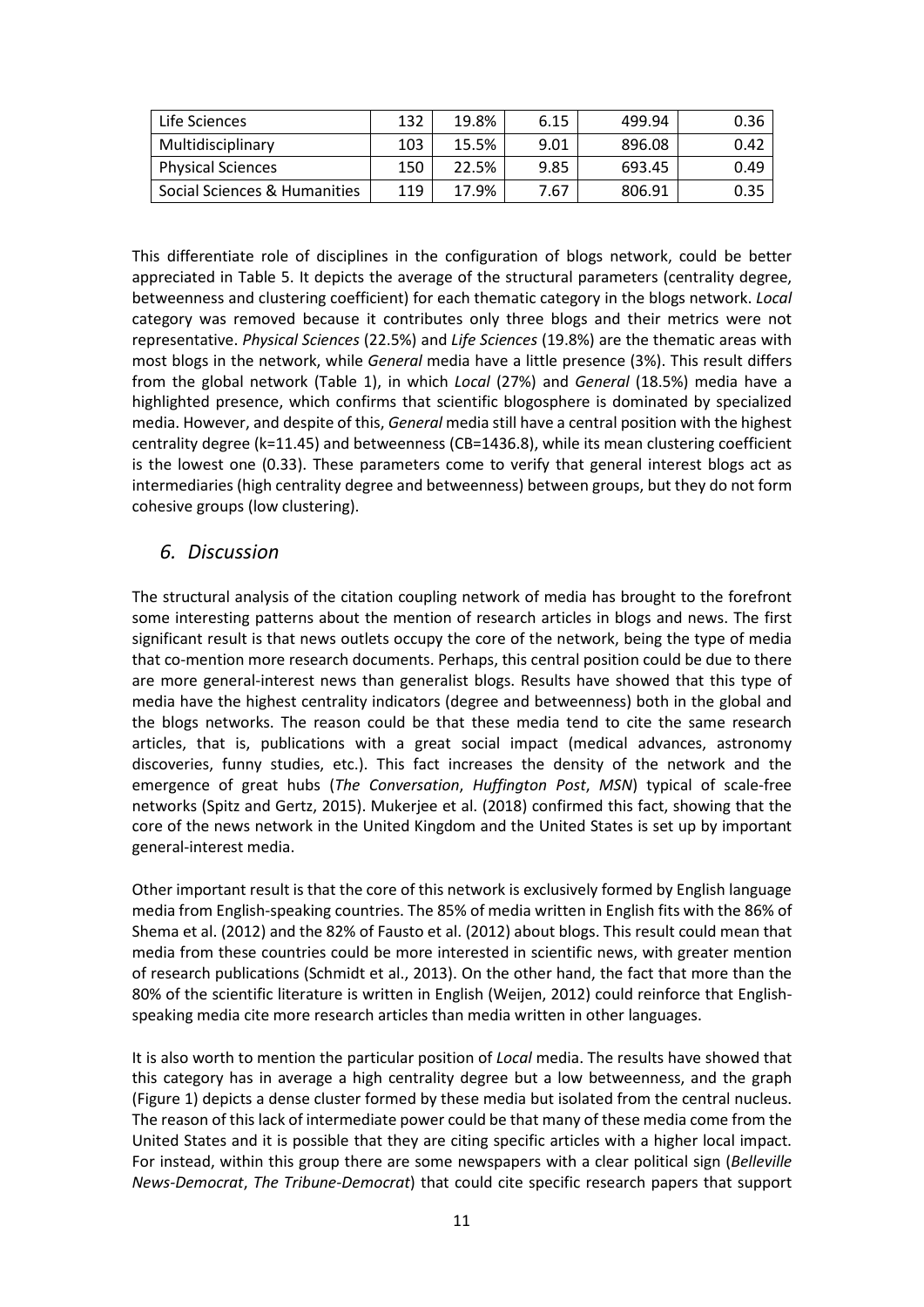their arguments. Another possible explanation could be that these local media are part of media conglomerates (*Fox*, *ABC*, *CBS*), which promote the sharing of news among the media group.

According to the sub-group of blogs, the main difference is that the presence of generalist media is fewer, which causes that there is not a strong core. Instead, this graph is dominated by specialized media that configure a network based on specialized clusters around local hubs. Shema et al. (2012) and Fausto et al. (2012) also observed the majority presence of specialized blogs, with a significant contribution of biology and life science blogs. In our case, *Physical Sciences* surpasses *Life Sciences* in number of blogs, due, perhaps, these findings are not limited to only one source (*ResearchBlogging.org*). This structure defines the scientific blogosphere as a specialist and decentralized environment in which a small number of media act as thematic hubs discussing and spreading specific research results, creating isolates communities.

These particular configurations of the network of blogs and news could inform us about the media impact of research publications. The majority presence of news and their central role in the global network thus favors that research articles have more mentions from news than from blogs (Ortega, 2019a). Even more, the fact that the global network shows a skewed degree distribution with a dense core of generalist media, makes possible great differences in the citation of articles. The high connection of general-interest media in the core could act an echo chamber augmenting the impact of articles, causing that a small portion of articles gain a disproportionate impact, while the rest of articles that are not mentioned by this core, barely receive a few of mentions. This great unbalance in the news mentions was noticed by previous altmetric studies (Thelwall et al., 2013; Costas et al., 2015). This importance of generalist media in the impact is also important from a disciplinary view because there are subjects (medicine, astrophysics) with a higher exposure to media (Bucchi and Mazzolini, 2003; Clark and Illman, 2006). This fact could foster their scientific impact because the media coverage of research articles is associated with more frequent citations (Kiernan, 2003; Manisha and Mahesh, 2015). In the case of the blogs network, this phenomenon could be less significant and the key agent to improve the impact of research articles would be specialized blogs with a high prestige inside their community.

# 7. Conclusions

This study has been the first approach to draw the underlying structure of blogs and news media when they cite research publications, with the aim of knowing how they could influence the media impact of science. The topological differences between the blogosphere and news media, the role of generalist media in the amplification of the impact, and the importance of the specialized websites uniting the scientific blog network are results that provide new insight on the gestation of the media impact.

From the obtained results, three main conclusions can be derived. The network of blogs and news is characterized by scale-free properties (skewed degree distributions, high density). This network is highly centralized by general-interest news outlets from English-speaking countries. Local media present particular characteristics, shaping groups distant from the core. This suggests that local media, perhaps, cite certain publications of local nature or because they are part of specific media conglomerates (*Fox*, *ABC*, *CBS*).

However, blogs network significantly differs from the news network. In this case, blogs network depicts a less centralized and low-density network, shape by well-defined thematic clusters that rest on prestigious specialized hubs. This absence of generalists blogs influences the low density and the weak connections.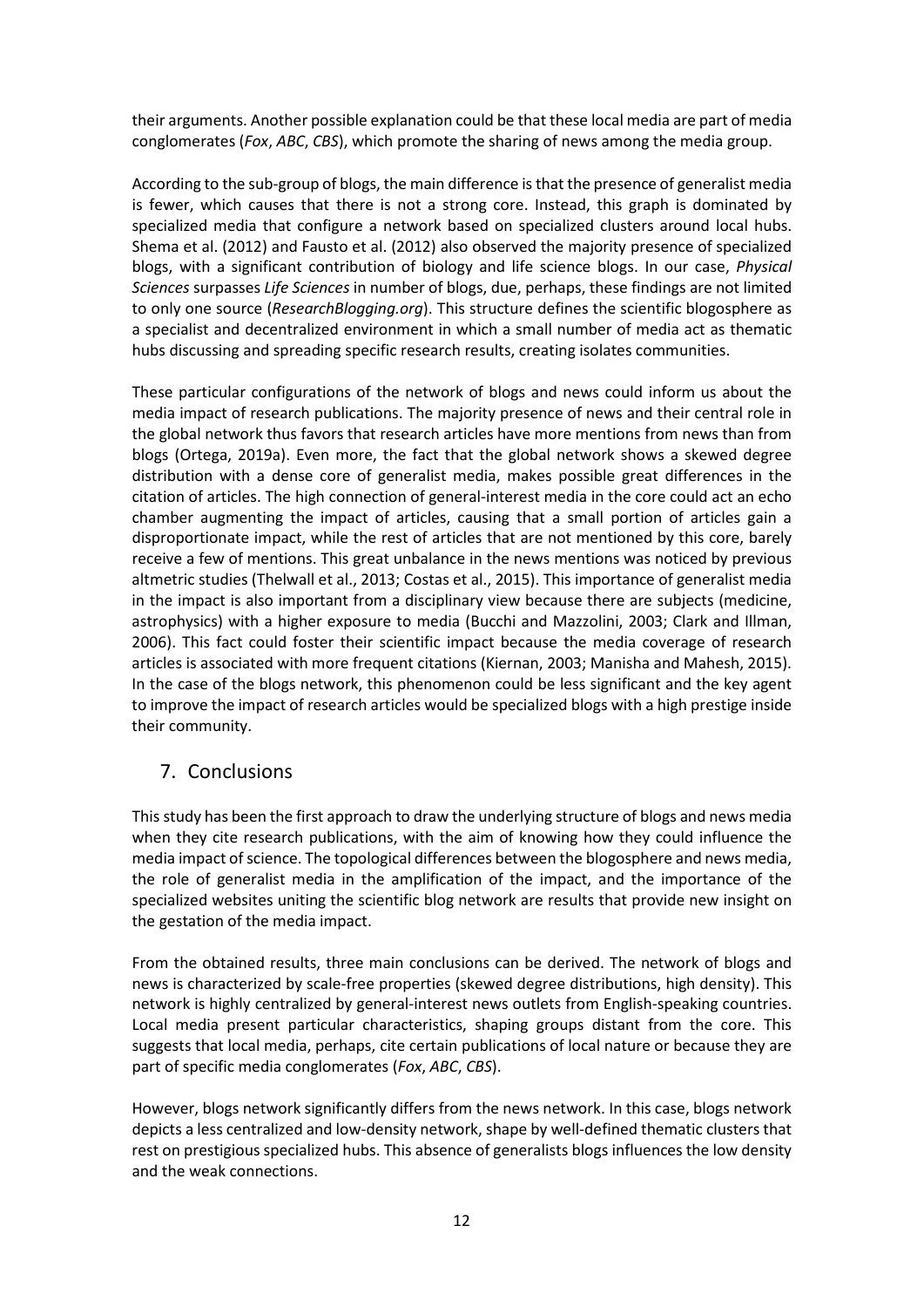The configuration of the news and blogs network has important implications for the media impact. In the case of news, the highly centralized model on general-interest news outlets could act as echo chambers amplifying the attention of publications. This suggests that the impact of a publication could be favored when it is mentioned by important generalist English-speaking media, and this could be significant for disciplines with a higher media coverage (Astronomy, Medicine). In the case of blogs, the impact is less and would be borne by specialized blogs in specific thematic areas.

These results have important implications for several stakeholders. The mapping of web media that comment research outputs allows the researchers to obtain a better understanding about how the altmetric impact is generated, which sources constitute the core of the media environment and what thematic areas attract more the attention of news outlets and blogs. These findings would support popularization strategies by research organizations, detecting what type of media are more suitable for communicating their discoveries. For the other side, journalists and bloggers could verify in which context are located their media and what is their role in the dissemination of academic publications. This information would contribute to adopt editorial approaches that improve the commercial competitiveness of media houses. Policy makers could understand the complex environment that produces the media impact, observing the knowledge transfer mechanism from the scholarly world to the public opinion. In general, this study provides valuable findings on the structure of the media environment that cites research publications, the topological differences between blogs and news and how these characteristics influence the altmetric impact.

### 8. References

Aguinis, H., Shapiro, D. L., Antonacopoulou, E. P., & Cummings, T. G. (2014). Scholarly impact: A pluralist conceptualization. *Academy of Management Learning & Education*, *13*(4), 623-639.

Allen, P. (2017). World-Wide News Coverage in PlumX. Retrieved June 5, 2020 from: https://plumanalytics.com/world-wide-news-coverage-plumx/

Altmetric.com (2020a). How it works. Retrieved June 5, 2020 from: https://www.altmetric.com/about-our-data/how-it-works/

Altmetric.com (2020b). What outputs and sources does Altmetric track? Altmetric.com Support. Retrieved June 5, 2020 from:

https://help.altmetric.com/support/solutions/articles/6000060968-what-outputs-and-sourcesdoes-altmetric-track-

Blanchard, A. (2011). Science blogs in research and popularization of science: Why, how and for whom. *Common knowledge: The challenge of transdisciplinarity*, PFL Press, 219-232.

Blondel, V. D., Guillaume, J. L., Lambiotte, R., & Lefebvre, E. (2008). Fast unfolding of communities in large networks. *Journal of statistical mechanics: theory and experiment*, *2008*(10), P10008.

Bornmann, L. (2014). Do altmetrics point to the broader impact of research? An overview of benefits and disadvantages of altmetrics. *Journal of informetrics*, *8*(4), 895-903.

Bucchi, M., & Mazzolini, R. G. (2003). Big science, little news: science coverage in the Italian daily press, 1946-1997. *Public understanding of science*, *12*(1), 7-24.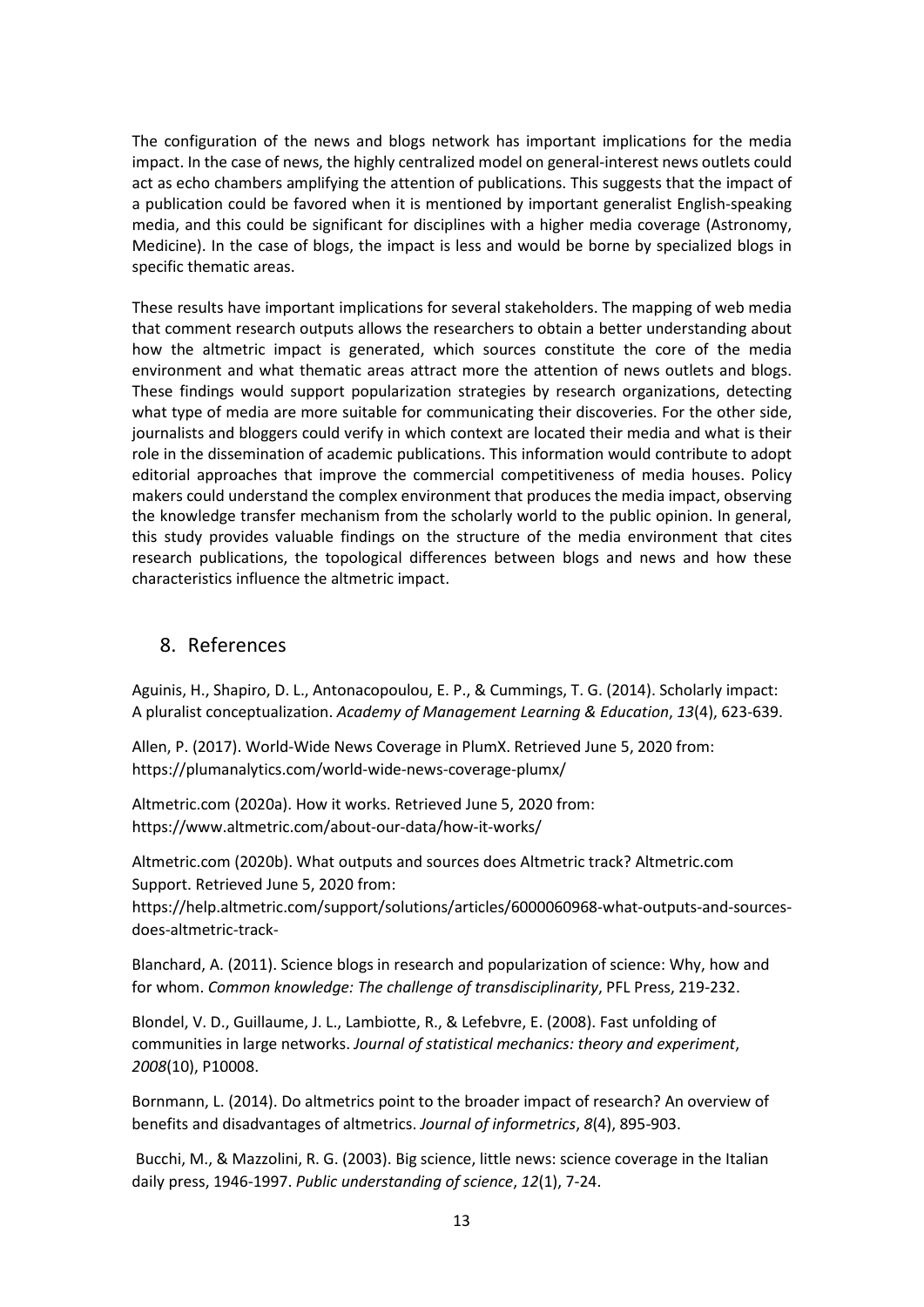Clark, F., & Illman, D. L. (2006). A longitudinal study of the New York Times Science Times section. *Science Communication*, *27*(4), 496-513.

Costas, R., Zahedi, Z., & Wouters, P. (2015). Do "altmetrics" correlate with citations? Extensive comparison of altmetric indicators with citations from a multidisciplinary perspective. *Journal of the Association for Information Science and Technology*, *66*(10), 2003-2019.

Crossref (2020). Crossref Event Data User Guide. Retrieved June 5, 2020 from: https://www.eventdata.crossref.org/guide/

Elsevier. (2017). Elsevier Acquires Leading 'Altmetrics' Provider Plum Analytics. Retrieved June 5, 2020 from: https://www.elsevier.com/about/press-releases/corporate/elsevier-acquiresleading-altmetrics-provider-plum-analytics

Fausto, S., Machado, F. A., Bento, L. F. J., Iamarino, A., & Nahas, T. R. (2012) Research Blogging: Indexing and Registering the Change in Science 2.0. *PLoS ONE, 7*(12), e50109.

Freeman, L. C. (1978). Centrality in social networks conceptual clarification. *Social networks*, *1*(3), 215-239.

Freeman, L. C. (1980). The gatekeeper, pair-dependency and structural centrality. *Quality and Quantity*, *14*(4), 585-592.

Garfield, E. (1970). Citation indexing for studying science. *Nature*, *227*(5259), 669-671.

Holmberg, K., & Thelwall, M. (2014). Disciplinary differences in Twitter scholarly communication. *Scientometrics*, *101*(2), 1027-1042.

Jamali, H. R., & Alimohammadi, D. (2015). Blog citations as indicators of the societal impact of research: Content analysis of social sciences blogs. *International Journal of Knowledge Content Development & Technology*, *5*(1), 15-32.

Joubert, M., & Costas, R. (2019). Getting to Know Science Tweeters: A Pilot Analysis of South African Twitter Users Tweeting about Research Articles. *Journal of Altmetrics*, *2*(1), 2

Kessler, M. M. (1963). Bibliographic coupling between scientific papers. *American documentation*, *14*(1), 10-25.

Kiernan, V. (2003). Diffusion of news about research. *Science communication*, *25*(1), 3-13.

McKnight, J. (2015). *"The new reddit journal of science": Public evaluation and understanding of scientific information based on source factors in social media* (Doctoral dissertation, University of Delaware).

MacLaughlin, A., Wihbey, J., & Smith, D. A. (2018). Predicting news coverage of scientific articles. In *Twelfth International AAAI Conference on Web and Social Media*.

Manisha, M., & Mahesh, G. (2015). Citation pattern of newsworthy research articles. *J. Sci. Res.*, *4*(1), 42-45.

Mohammadi, E., Thelwall, M., Kwasny, M., & Holmes, K. L. (2018). Academic information on Twitter: A user survey. *PloS one*, *13*(5).

Mukerjee, S., Majó-Vázquez, S., & González-Bailón, S. (2018). Networks of audience overlap in the consumption of digital news. *Journal of Communication*, *68*(1), 26-50.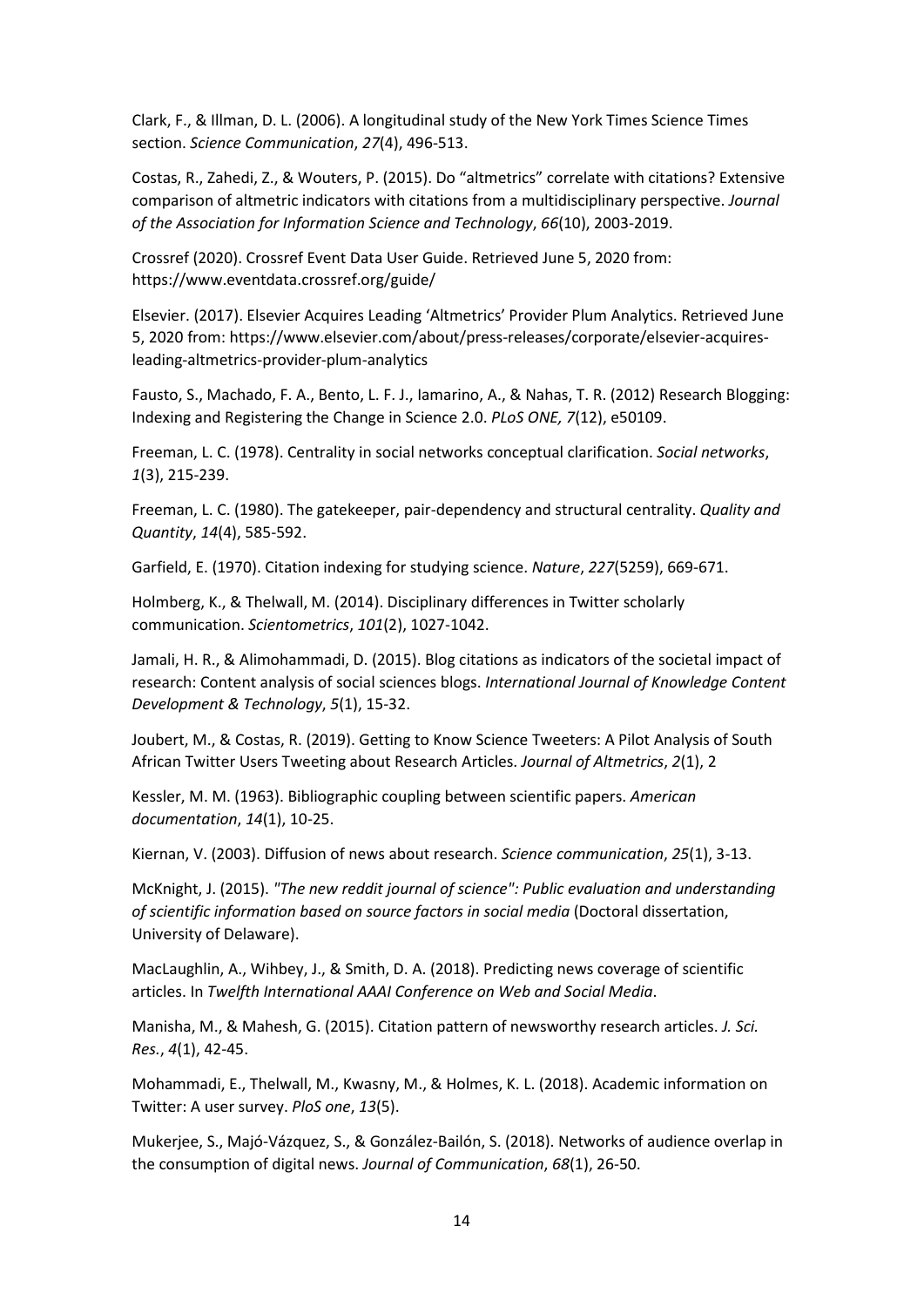Ortega, J. L. (2019a), The coverage of blogs and news in the three major altmetric data providers, In *17th International Conference of the International Society for Scientometrics and Informetrics*, Rome, Italy https://osf.io/pd27h/

Ortega, J. L. (2019b). Availability and Audit of Links in Altmetric Data Providers: Link Checking of Blogs and News in Altmetric.com, Crossref Event Data and PlumX. Journal of Altmetrics, 2(1), 4

Ortega, J. L. (2020), Blogs and news sources coverage in altmetrics data providers: a comparative analysis by country, language, and subject, *Scientometrics*, 122(1), 555-572

Ozanne, J. L., Davis, B., Murray, J. B., Grier, S., Benmecheddal, A., Downey, H., & Seregina, A. (2017). Assessing the societal impact of research: The relational engagement approach. *Journal of Public Policy & Marketing*, *36*(1), 1-14.

Papworth, S. K., Nghiem, T. P. L., Chimalakonda, D., Posa, M. R. C., Wijedasa, L. S., Bickford, D., & Carrasco, L. R. (2015). Quantifying the role of online news in linking conservation research to Facebook and Twitter. *Conservation Biology*, *29*(3), 825-833.

Parkhill, M. (2015). PlumX Expands "Mentions" Category by Tracking Blogs. Plum Analytics. Retrieved May 20, 2019 from: https://plumanalytics.com/plumx-expands-mentions-categoryby-tracking-blogs/

Parkhill, M. (2016). Research Impact Tracking from Scholarly Blog Posts Expands with Partnership Between Plum™ Analytics and ACI Information Group. Plum Analytics. Retrieved May 20, 2019 from: https://plumanalytics.com/press/research-impact-tracking-scholarly-blogposts-expands-partnership-plum-analytics-aci-information-group/

Phillips, D. P., Kanter, E. J., Bednarczyk, B., & Tastad, P. L. (1991). Importance of the lay press in the transmission of medical knowledge to the scientific community. *The New England journal of medicine*, *325*(16), 1180-1183.

Plum Analytics (2020). Coverage: Expanding the World of Altmetrics. Retrieved June 5, 2020 from: https://plumanalytics.com/learn/about-metrics/coverage/

Ringelhan, S., Wollersheim, J., & Welpe, I. M. (2015). I like, I cite? Do Facebook likes predict the impact of scientific work?. *PloS ONE*, *10*(8).

Schmidt, A., Ivanova, A., & Schäfer, M. S. (2013). Media attention for climate change around the world: A comparative analysis of newspaper coverage in 27 countries. *Global Environmental Change*, *23*(5), 1233-1248.

Shema, H., Bar-Ilan, J., & Thelwall, M. (2012). Research blogs and the discussion of scholarly information. *PloS ONE*, *7*(5).

Shema, H., Bar-Ilan, J., & Thelwall, M. (2014). Do blog citations correlate with a higher number of future citations? Research blogs as a potential source for alternative metrics. *Journal of the Association for information science and technology*, *65*(5), 1018-1027.

Spitz, A., & Gertz, M. (2015). Breaking the news: Extracting the sparse citation network backbone of online news articles. In *2015 IEEE/ACM International Conference on Advances in Social Networks Analysis and Mining (ASONAM)* (pp. 274-279). IEEE.